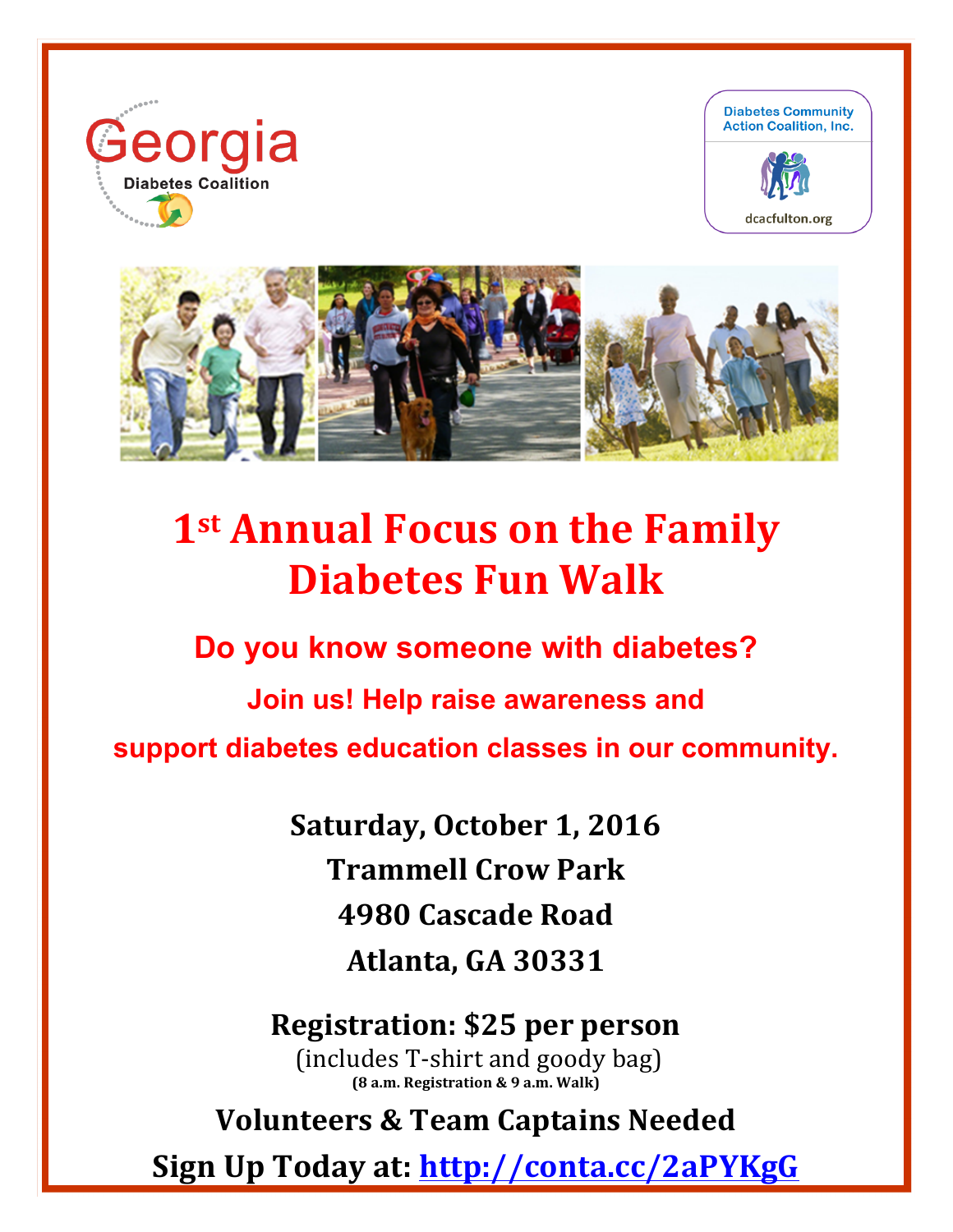#### **Georgia Diabetes Coalition / Diabetes Community Action Coalition**

## **1st Annual Focus on the Family Diabetes Fun Walk**

The Focus on the Family Diabetes Fun Walk presents an occasion for people living with diabetes, caregivers, family members, friends, coworkers, the medical community, and general public to celebrate life and support the Coalition's mission.

Few entertainers today are as accomplished or versatile as Ben Vereen. His legendary performances transcend time and have been woven into the fabric of this country's artistic legacy. As a diabetes ambassador, he seeks to raise awareness and educate the public. The GDC/DCAC Focus on the Family Diabetes Fun Walk is designed to help people understand the need for early detection of diabetes. In addition to raising funds for diabetes awareness and education, the Walk is a great way to bring the community together! All walk registrants will be eligible for discounted tickets to GDC's Annual Community Awards Reception on November 3, 2016, with special guest Ben Vereen.

While raising funds for the Coalition's programs and services here in Georgia, the Focus on the Family Diabetes Fun Walk provides an opportunity for family, friends and colleagues to participate in an inspiring, community-based event

#### **Diabetes Facts:**

- ! One in three children born in the year 2000 will develop diabetes in their lifetime. For African American and Latino children, the number is one in two.
- ! In most cases, type 2 diabetes can be prevented or delayed with lifestyle changes and a modest weight loss.
- ! One half of adults age 65 and older have prediabetes and are at high risk of developing type 2 diabetes
- ! One in three people living with diabetes in Georgia, do not know it.
- ! Early detection is the key to preventing the complications from uncontrolled diabetes including vision loss, kidney disease, and lower limb amputations.

Call Noni Walker @ (770) 842-4558, email @ nwalker@GDCToday.org or visit www.GDCToday.org for more information.